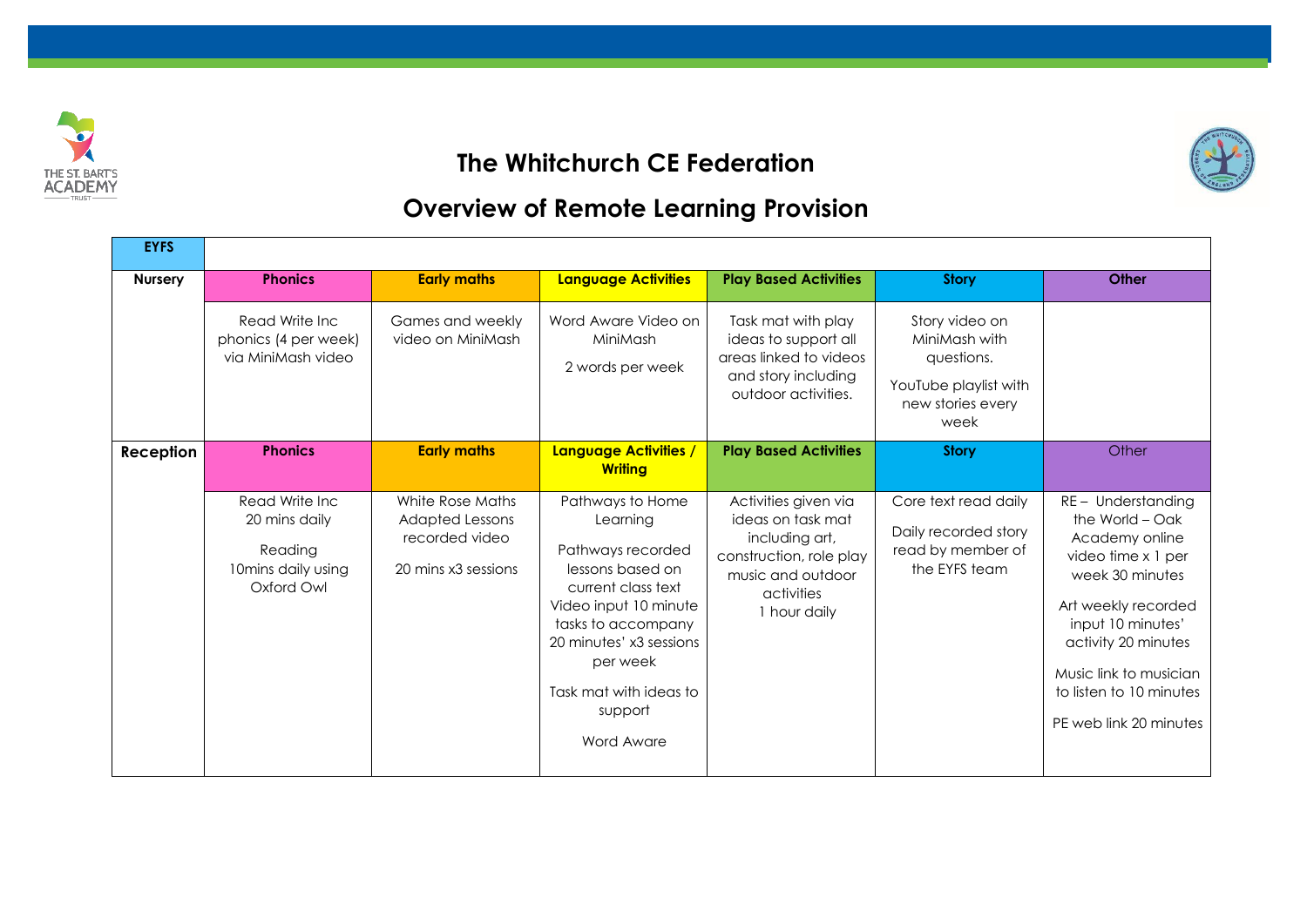| KS1                      |                                                                                                    |                                                                                                         |                                                                                                  |                                                                                                                      |                                             |                                      |                                                                    |                                                                                                                                                                                                   |                                                                                                 |
|--------------------------|----------------------------------------------------------------------------------------------------|---------------------------------------------------------------------------------------------------------|--------------------------------------------------------------------------------------------------|----------------------------------------------------------------------------------------------------------------------|---------------------------------------------|--------------------------------------|--------------------------------------------------------------------|---------------------------------------------------------------------------------------------------------------------------------------------------------------------------------------------------|-------------------------------------------------------------------------------------------------|
| Year<br>1                | <b>Phonics</b>                                                                                     | <b>Reading</b>                                                                                          | <b>Writing</b>                                                                                   | <b>Maths</b>                                                                                                         | <b>PSHE</b>                                 | <b>RE</b>                            | <b>PE</b>                                                          | <b>Topic / Science</b>                                                                                                                                                                            | <b>Other</b>                                                                                    |
|                          | Read Write Inc<br>1 reading at<br>home video<br>10 mins<br>1 spelling at<br>home video<br>10 mins. | Read Write Inc<br>book or<br>equivalent -<br>see phonics<br>10 mins<br>Daily Storytime<br>10 mins daily | Pathways to<br>Home<br>Learning<br>45 mins daily<br>Common<br>exception<br>words<br>5 mins daily | White Rose<br>Maths<br>45 mins daily                                                                                 | PurpleMash<br>30 mins per<br>week           | Oak<br>Academy<br>1 hour per<br>week | Oaks<br>Academy<br>Multi skills<br>$2 \times 30$ mins<br>per week. | Topic<br>Teacher planned<br>and up loaded<br>to Purple Mash<br>1 hour per week<br>Science<br>Oaks Academy<br>2 X 30 min lessons<br>per week.<br>Computing<br>Purple Mash<br>30mins per week       | Music -<br>Charanga<br>YUMU<br>30 mins per<br>week<br>Art<br>Oak Academy<br>30 mins per<br>week |
| Year<br>$\boldsymbol{2}$ | <b>Phonics</b>                                                                                     | <b>Reading</b>                                                                                          | <b>Writing incl</b><br><b>GPaS</b>                                                               | <b>Maths</b>                                                                                                         | <b>PSHE</b>                                 | <b>RE</b>                            | <b>PE</b>                                                          | <b>Topic / Science</b>                                                                                                                                                                            | <b>Other</b>                                                                                    |
|                          | Read Write Inc<br>1 reading at<br>home video<br>10 mins<br>1 spelling at<br>home video<br>10 mins. | Pathways to<br>Read<br>25mins daily<br>Daily Storytime<br>10 mins daily                                 | Pathways to<br>Write<br>45mins daily<br>and<br>Pathways to<br>Spell 5 mins<br>daily              | White Rose<br>Maths<br>45 mins daily<br><b>Mathletics</b><br>and TTRS<br>(Additional<br>activities)<br>10 mins daily | PurpleMash<br>Jigsaw<br>30 mins per<br>week | Oak<br>Academy<br>1 hour per<br>week | Oaks<br>Academy<br>Multi skills<br>$2 \times 30$ mins<br>per week. | Topic<br>Teacher planned<br>and up loaded<br>to Purple Mash<br>1.5 hours per<br>week<br>Science<br>Oaks Academy<br>2 X 30 min lessons<br>per week.<br>Computing<br>Purple Mash<br>30mins per week | Music -<br>Charanga<br>YUMU<br>30 mins per<br>week<br>Art<br>Oak Academy<br>30 mins per<br>week |